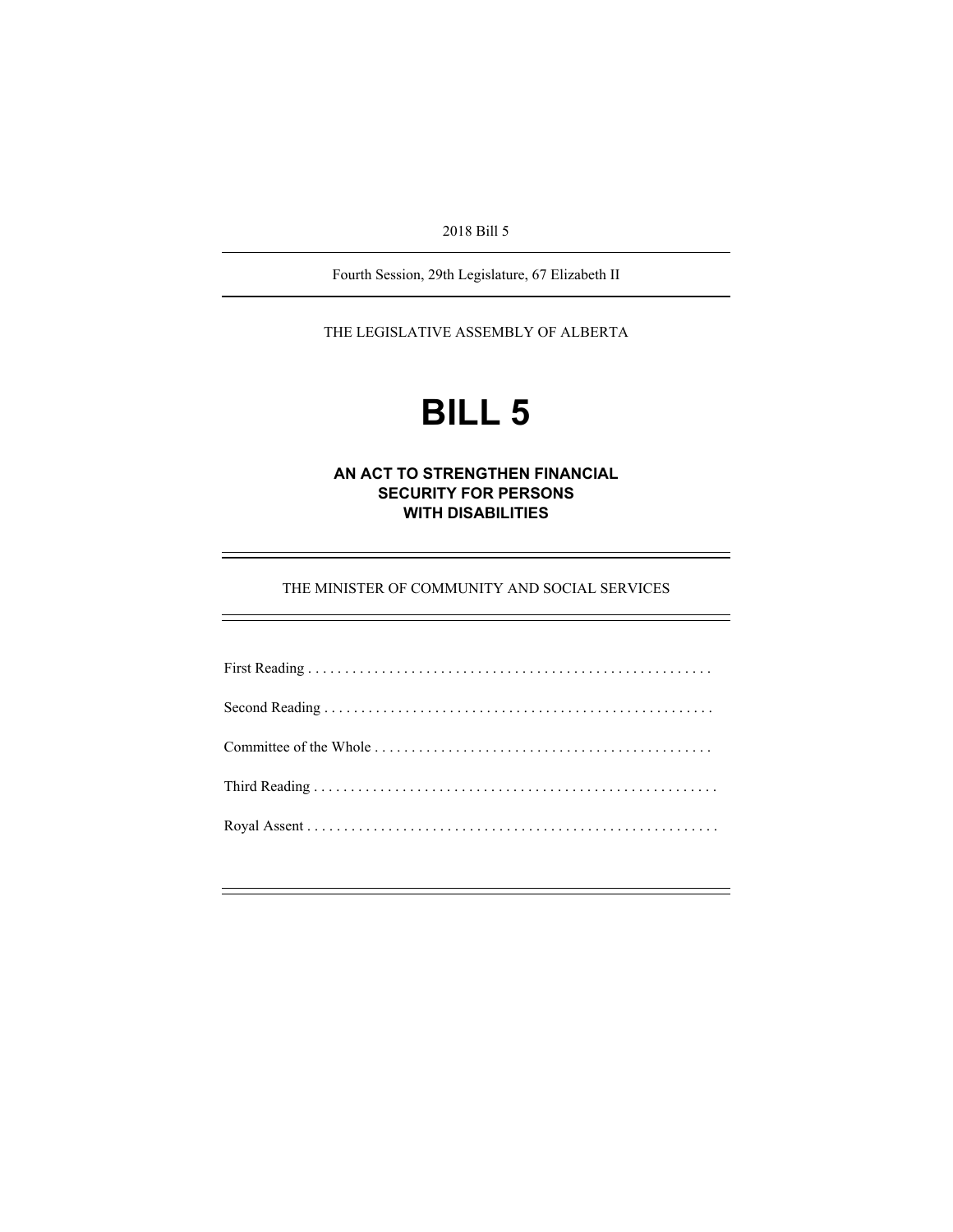*Bill 5* 

# **BILL 5**

#### 2018

## **AN ACT TO STRENGTHEN FINANCIAL SECURITY FOR PERSONS WITH DISABILITIES**

*(Assented to , 2018)* 

HER MAJESTY, by and with the advice and consent of the Legislative Assembly of Alberta, enacts as follows:

#### **Amends SA 2006 cA-45.1**

**1(1) The** *Assured Income for the Severely Handicapped Act* **is amended by this section.** 

**(2) The following is added after section 3:**

#### **Exempt assets**

**3.1** For the purposes of section 3(3)(d), the value of all assets of a person and the person's cohabiting partner must not include

- (a) the value of any assets that are held in a trust in which the person or the person's cohabiting partner has a beneficial interest, or
- (b) money received where that money is
	- (i) not income as determined in accordance with the regulations, and
	- (ii) invested within 365 days from the date of receipt of the money in an asset designated in the regulations for the purposes of this section.

## **(3) The following is added after section 12(1)(d):**

(d.1) designating assets for the purposes of section  $3.1(b)(ii)$ ;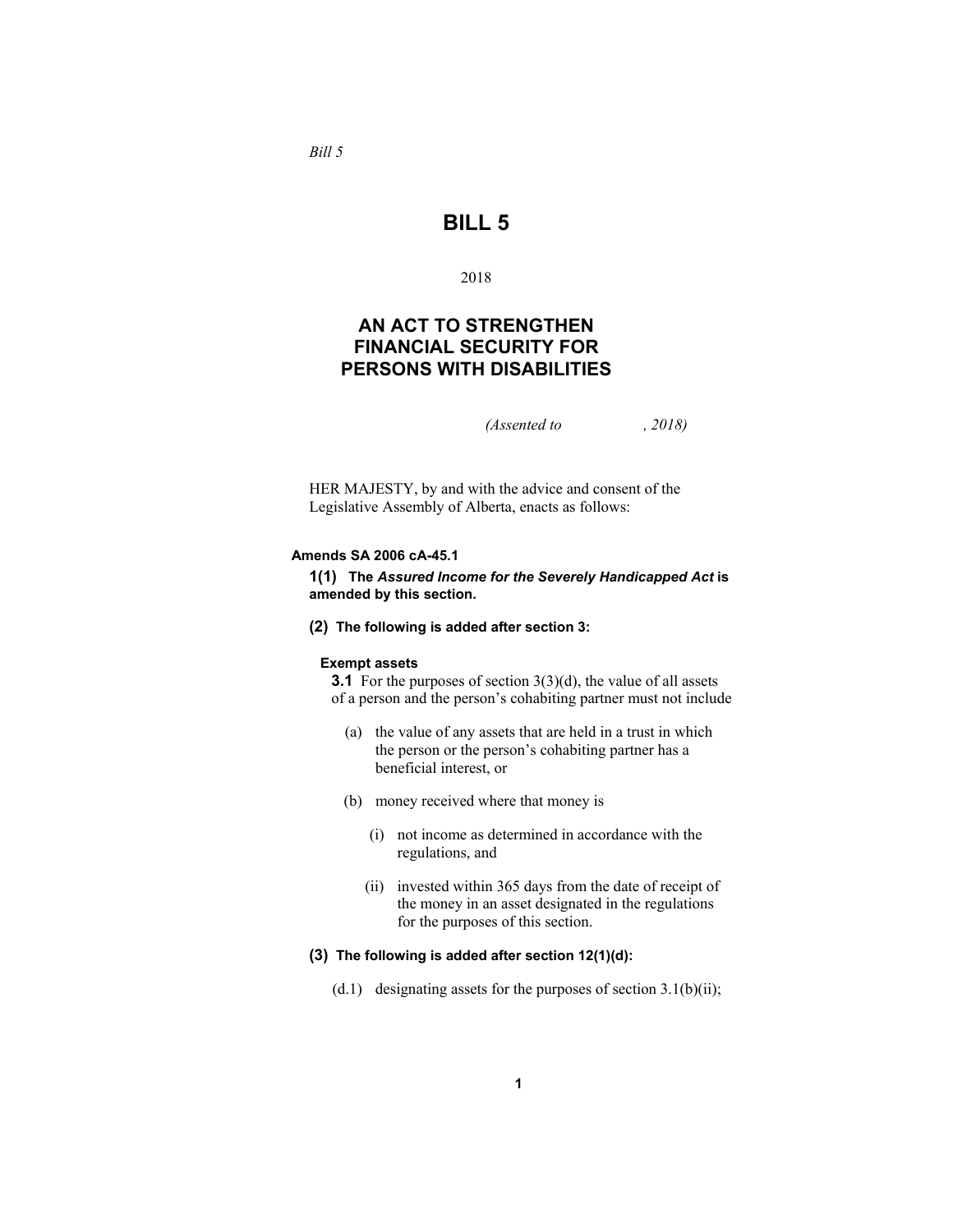**Explanatory Notes** 

**1**(1)Amends chapter A-45.1 of the Statutes of Alberta, 2006.

(2) Exempt assets.

(3) Section 12 presently reads in part:

**1** Explanatory Notes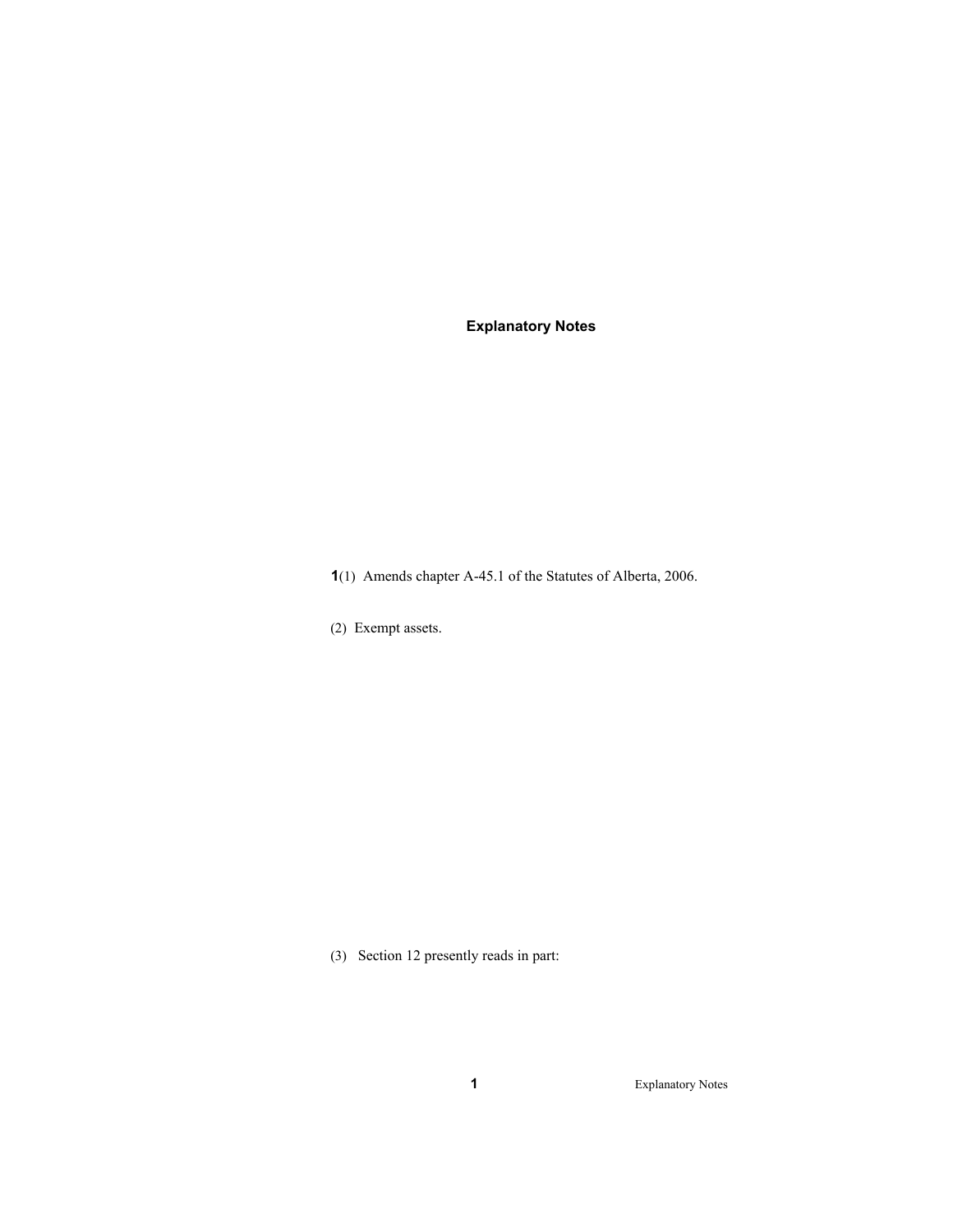#### **Amends AR 91/2007**

**2(1) The** *Assured Income for the Severely Handicapped General Regulation* **(AR 91/2007) is amended by this section.** 

- **(2) Schedule 2 is amended**
	- **(a) by repealing section 1(4);**
	- **(b) by repealing section 2(2)(f);**
	- **(c) by adding the following after section 2:**

#### **Designated assets**

**3** The following assets are designated for the purpose of section  $3.1(b)(ii)$  of the Act:

- (a) a trust of which a person is a beneficiary;
- (b) assets described in section  $2(2)(a)$  to (e).

**Process for amendment or repeal** 

**3 Section 3 of Schedule 2 of the** *Assured Income for the Severely Handicapped General Regulation* **(AR 91/2007) may be amended or repealed in the same way as provided for in the**  *Assured Income for the Severely Handicapped Act* **as if it had been made and adopted under section 12 of that Act.**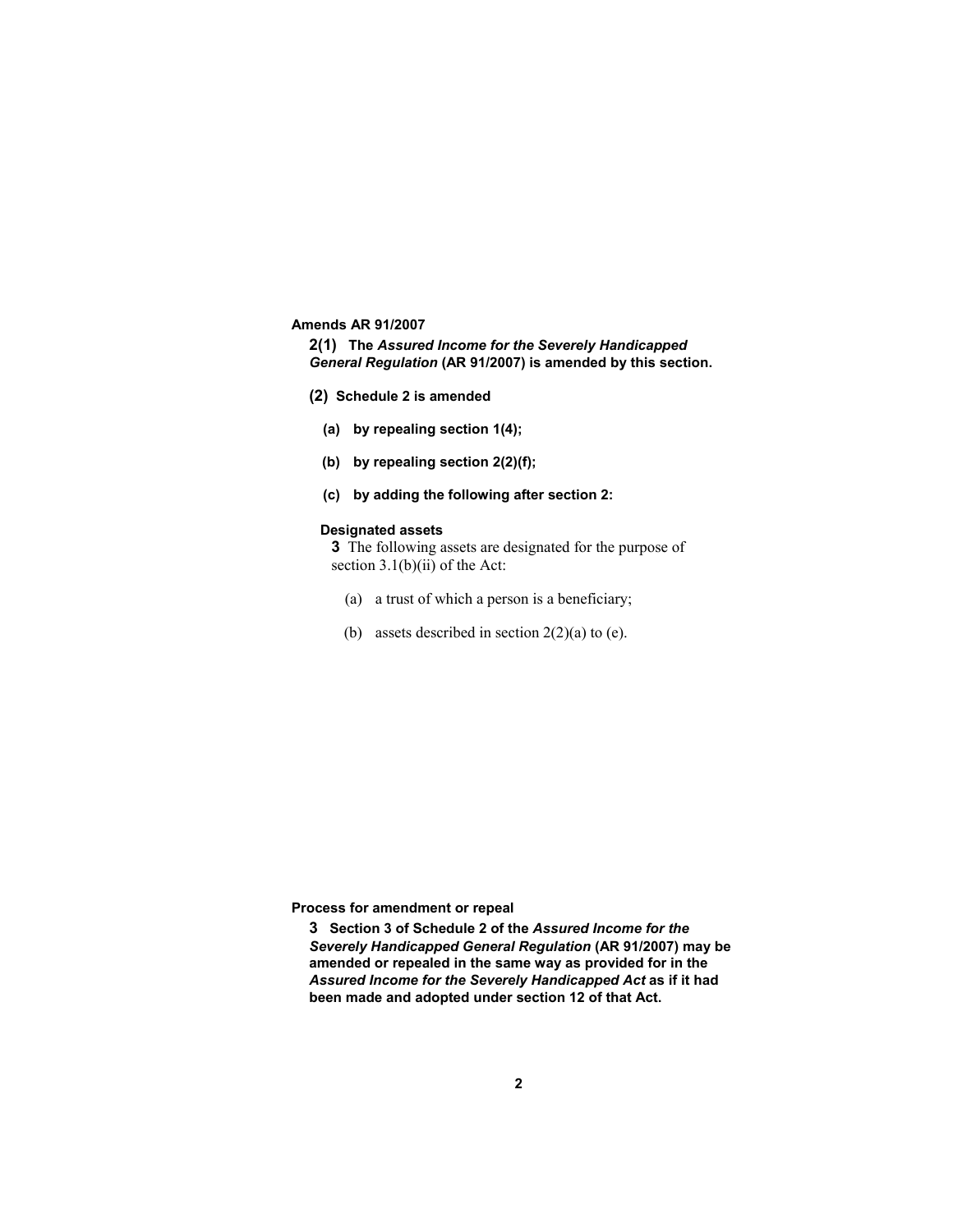- *12(1) The Lieutenant Governor in Council may make regulations*
- *(d) respecting the determination of the assets of an applicant or client and his or her cohabiting partner and the value of those assets;*
- **2**(1) Amends AR 91/2007.
- (2) Schedule 2 presently reads in part:

*1(4) A trust of which a person is a beneficiary may be deemed by a director to be an asset of that person.* 

- *2(2) The following are not included in a determination of assets:* 
	- *(a) one principal residence;*
	- *(b) one vehicle and one vehicle adapted to accommodate the handicap of the applicant or client or his or her cohabiting partner or dependent child;*
	- *(c) a locked-in retirement account;*
- *(c.1) a registered disability savings plan under section 146.4 of the Income Tax Act (Canada);*
- *(d) clothing and reasonable household items;*
- *(e) a prepaid funeral;*
- *(f) proceeds of sale from or an insurance settlement for an asset described in clause (a) or (b) reinvested in an asset described in clauses (a) to (e) within* 
	- *(i) 90 days, or*
	- *(ii) if a purchase is commenced within 90 days of the sale and the director consents, 180 days;*
- **3** Process for amendment or repeal.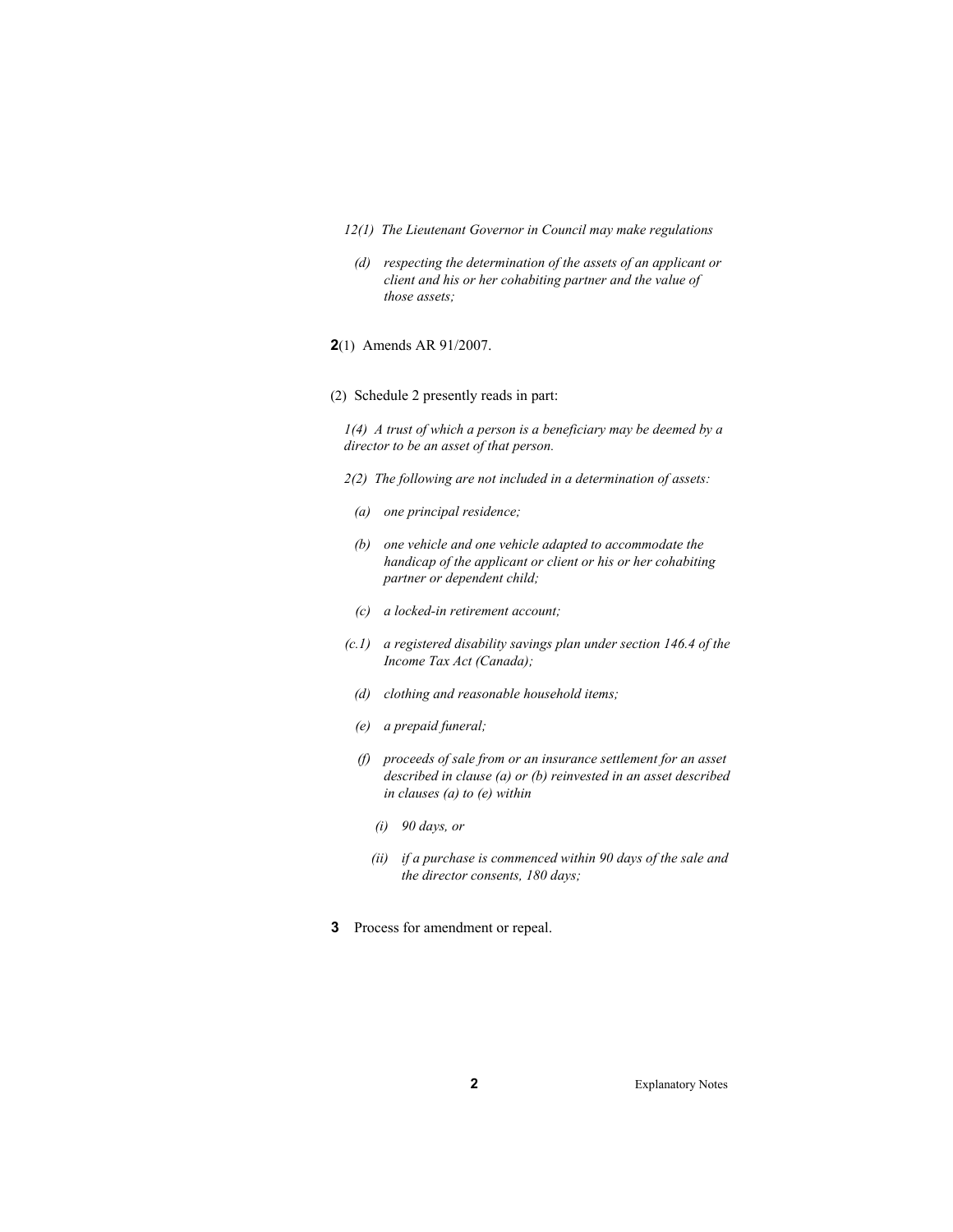**Application** 

**This Act applies on and after April 1, 2018.**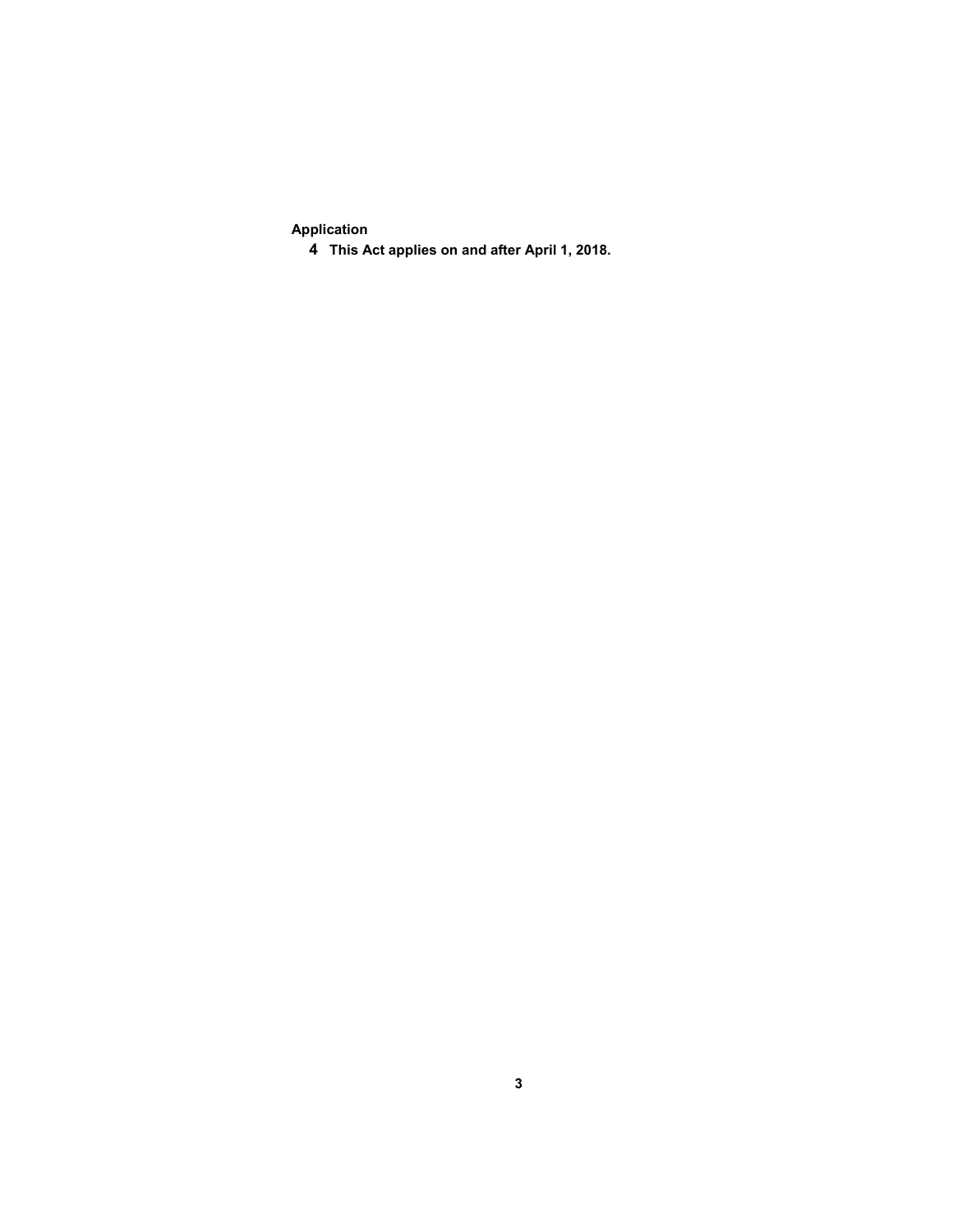Application.

Explanatory Notes